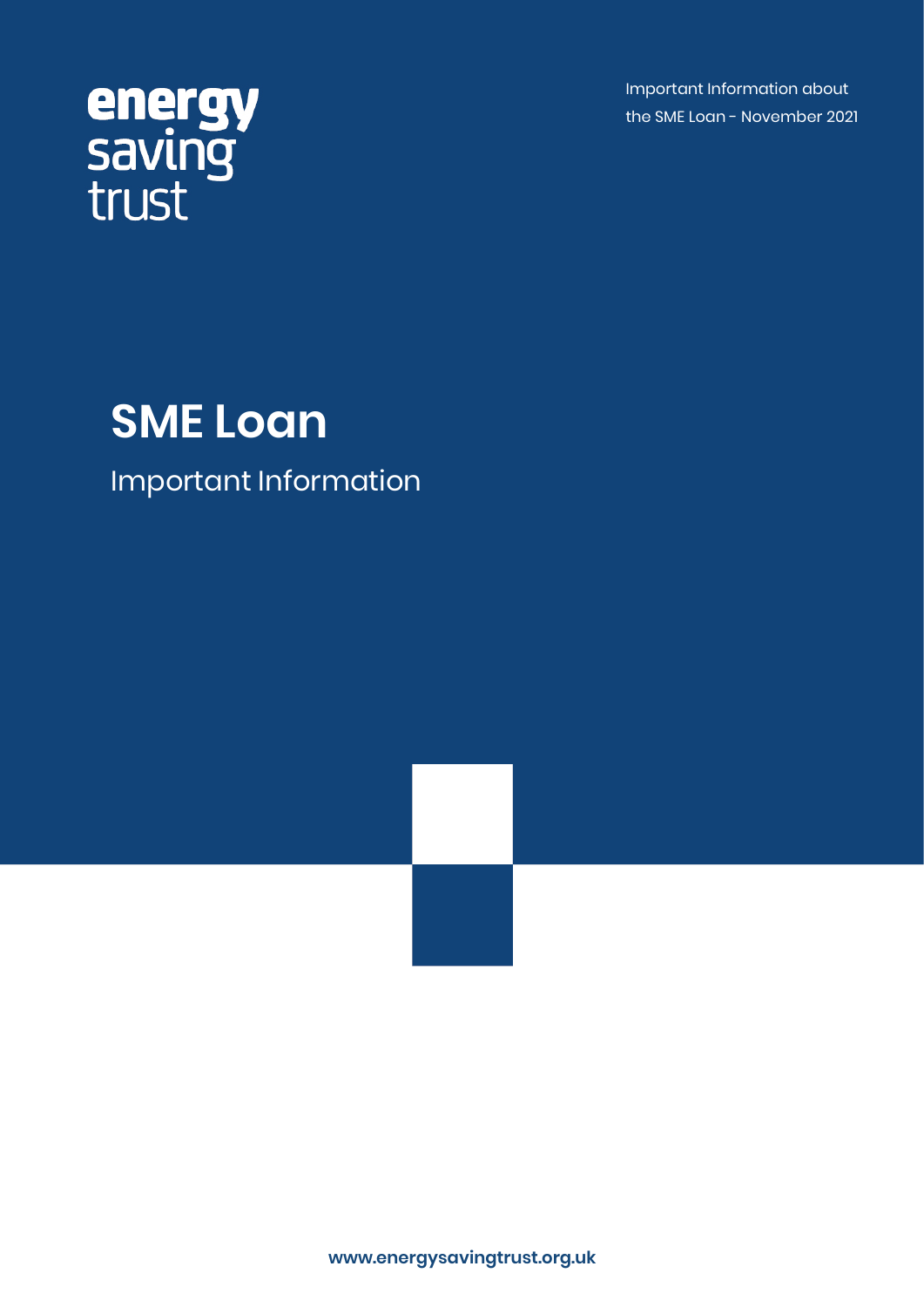

## **Contents**

#### Important Information about the SME Loan

| Who can apply?                                                        | $\overline{2}$ |
|-----------------------------------------------------------------------|----------------|
| What supporting Information do I need?                                | $\overline{2}$ |
| Which measures are eligible?                                          | 4              |
| Are there any measures which would not be eligible for funding?       | 6              |
| What's the Interest rate?                                             | 6              |
| Can the SME Loan be used with other finance?                          | 7              |
| Can I apply for both the SME Loan and Smart Export Guarantee?         | 7              |
| Is the SME Loan considered to be aid under the EU-UK TCA?             | 7              |
| How long will the application process take?                           | 7              |
| Who can sign the application form?                                    | 8              |
| Who are the fund administrators?                                      | 8              |
| Why Is a credit check required?                                       | 8              |
| I want to check my credit rating before I apply - how can I do this?  | 8              |
| When will I receive the loan?                                         | 9              |
| Who should I contact If I have a query about an existing application? | 9              |

#### SME Loan Fund cashback offer

| How can I apply for the cashback offer?                                           | 10 |
|-----------------------------------------------------------------------------------|----|
| I'm planning to make more than one loan application - will I receive cashback for |    |
| each application?                                                                 | 10 |
| I previously applied for cashback - can I apply again?                            | 11 |
| Can I just apply for the grant?                                                   | 11 |
| When will I receive the cashback?                                                 | 11 |
| I've been offered a loan but have yet to draw down any money - will I still be    |    |
| eligible to receive cashback?                                                     | 11 |
| I already have a loan. Can I apply for a second loan to fund another project and  |    |
| claim cashback?                                                                   | 11 |
| I'm planning to match-fund my project with other Scottish Government grant        |    |
| funding - am I still eligible for cashback?                                       | 11 |
| Is the cashback element of the SME Loan fund counted towards aid under the EU-    |    |
| UK TCA?                                                                           | 12 |
| Are there any measures which are not eligible for the cashback offer?             | 12 |
|                                                                                   |    |

#### Acceptable quotes and invoices

Example of an acceptable quote (at application stage) / invoice (at claim stage) 13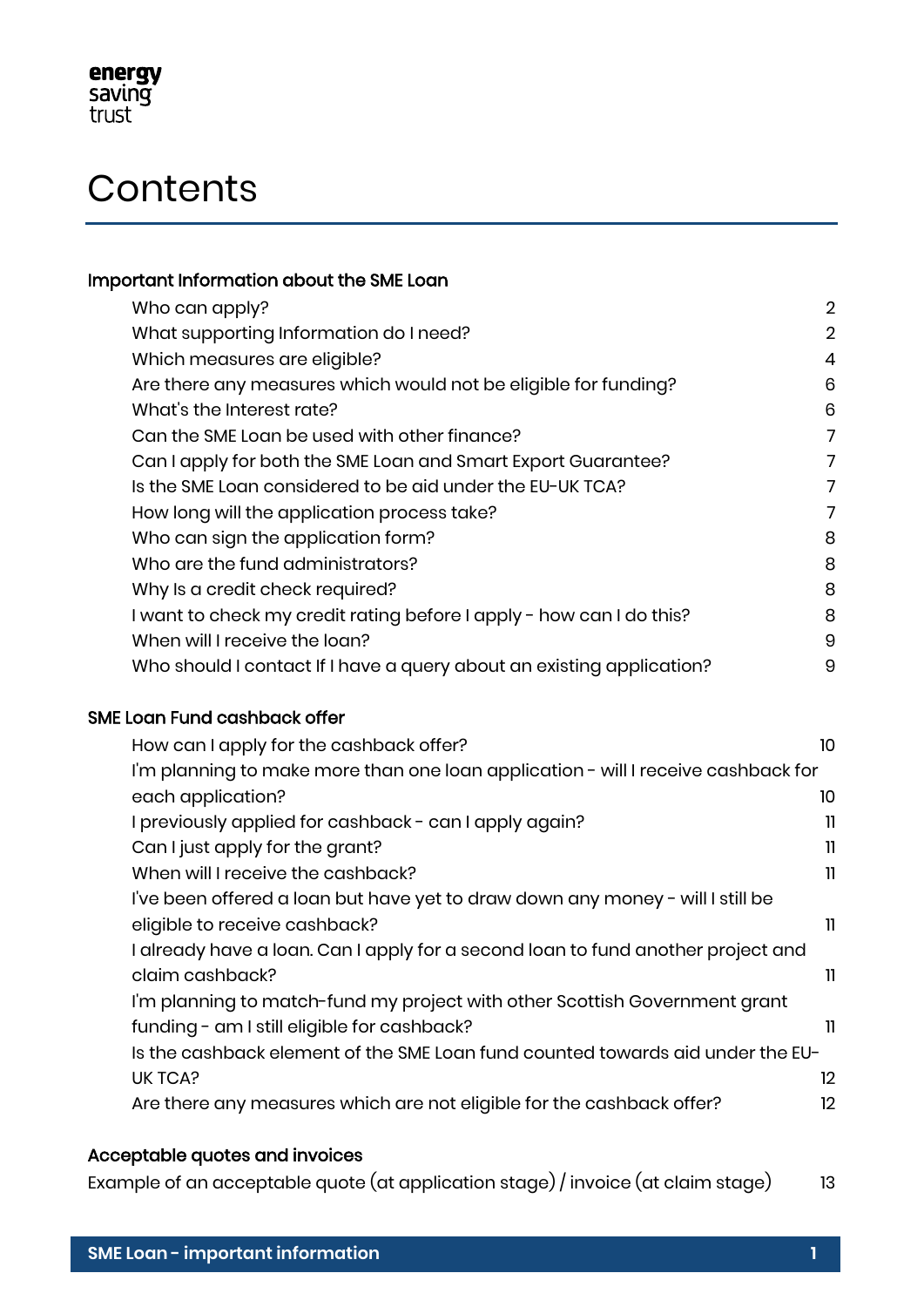## SME Loan - Important Information

#### Who can apply?

The scheme is aimed at providing loan funding for Scottish businesses that fall within the European Commission definition of Small and Medium-sized Enterprise (SME), not-for-profit organisations and charities.

To be eligible, your business must:

- Be based in Scotland.
- Have been trading for at least 12 months and be able to supply at least one set of annual accounts if requested.
- Have fewer than 250 Full Time Equivalent employees.
- Have a turnover not exceeding  $\epsilon$ 50 million (approximately £42 million) and/or a balance sheet total not exceeding €43 million (approximately £36 million). (Calculated in accordance with European Commission Recommendation 2003/361/E).
- Be less than 25% owned by one or more other enterprises and itself has a holding of less than 25% in any other enterprise.
- Have a satisfactory credit score and be able to afford repayments.
- Agree that repayments will be made within 8 years for all measures.
- Be eligible for funding within the context of aid under the EU-UK Trade and Cooperation Agreement.
- Be applying for a loan of between £1,000 and £100,000.
- Not start work prior to the loan offer being made.

Private sector landlords are not eligible for the SME Loan. If you are a private sector landlord, please contact Home Energy Scotland team on 0808 808 2282 for information on schemes available for the private rented sector.

#### What supporting information do I need?

For the measure(s) that you are applying for, please ensure the following conditions are met:

A qualifying report must be obtained which details the measure(s) you wish to apply for, along with the cost and carbon savings. All businesses applying must have a report from Zero Waste Scotland or from Scottish Enterprise.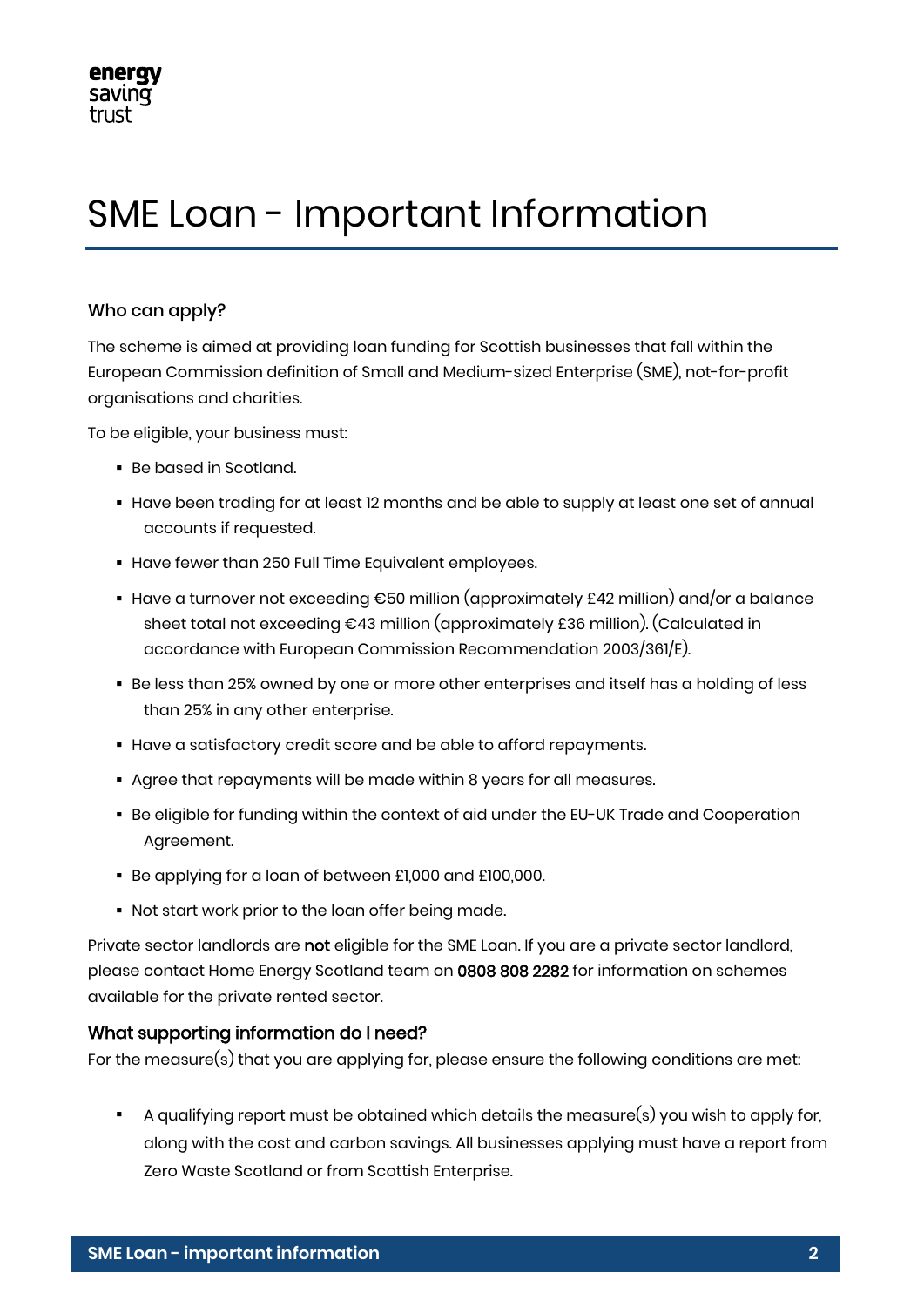

- $\blacksquare$  The installed measure(s) is listed as eligible for support\*.
- Quotes must be supplied for all work being applied for. For any measure where the funding being applied for is more than £25,000, at least two quotes must be supplied.
- Quotes must be provided in the right format (the last page of this document contains an example of what is required within the quote).
- The installed measure(s) will have an estimated payback period of 20 years or less (based on the financial savings in your qualifying report and the quoted cost minus your eligible cashback).
- If you are installing a heating system, you must have made all reasonable and practical effort to improve the building fabric.
- If you are intending to apply for funding to install eligible measures in a new build or extension, the value of loan available will be equal to the difference between installing standard measures (i.e. those typically installed in this type of new building when build costs are minimised or required to meet current building regulations) and enhanced measures (i.e. those that will realise additional carbon and cost savings). For example, a standard build or extension may be heated by a gas-fired heating system and radiators, costing £15,000, but an alternative would be to install a heat pump and underfloor heating, costing £30,000. In this example, a total of £15,000 could be applied for."
- Movable measures must remain in the property of the business until the loan is fully repaid.

For renewable measures, please ensure the additional conditions are met:

- The main energy efficiency measures recommended in the qualifying report are either already installed or will be installed before the renewable measures.
- All renewable systems must be MCS (Microgeneration Certification Scheme) certified and must be installed by an MCS accredited installer\*\*. This does not apply to renewable heat technologies that are over 45kW or renewable electricity technologies that are over 50kW. For heat pumps that also provide cooling we recommend that installers and products are MCS certified but this is not mandatory.

\*Measures not included on the list may also be considered by the Scottish Government for inclusion in the scheme if they are accompanied by one of the qualifying reports listed above or if Zero Waste Scotland or Scottish Enterprise provide a clear recommendation as to why the measure should be included. No additional measures will be included in the scheme without prior consent from the Scottish Government.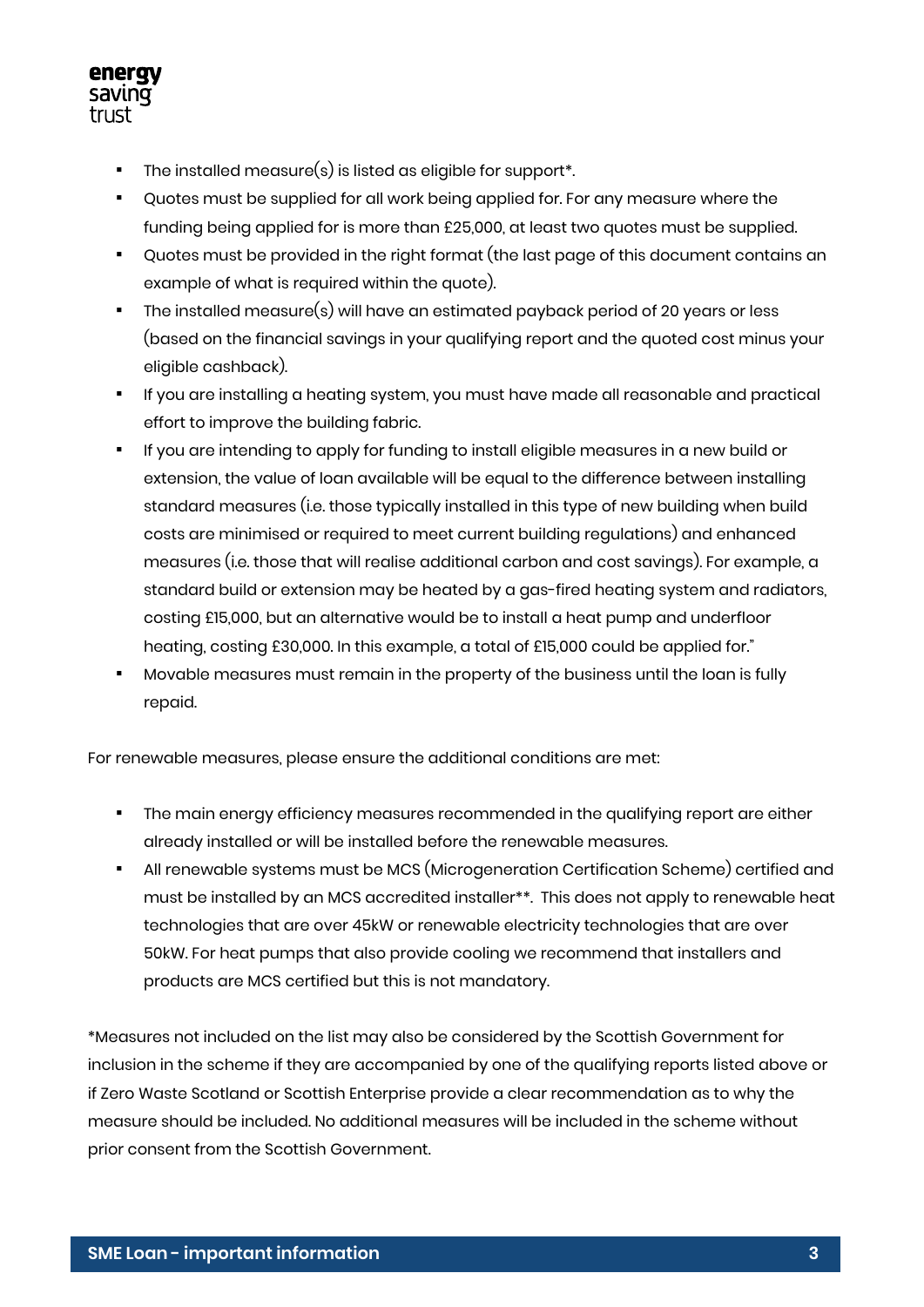\*\* In cases where an installer wishes to become MCS accredited, with your permission they may use the example of your installation to evidence their application for certification with MCS. Applicants allowing their installer to use the example of their installation to evidence MCS certification are eligible to apply for the SME loan If the following evidence Is also provided:

- A statement from the applicant that they understand the risk that their installation may not be MCS certified and that full funding will only be released on submission of an MCS certificate (and all other valid claim docs).
- Evidence from the installer to show that this will be their MCS accreditation installation.
- Evidence from the installer that they are a member of a consumer code (Renewable Energy Consumption Code, Home Insulation and Energy Systems Quality Assured Contractors Scheme etc.).

#### Which measures are eligible?

What resource saving project do you have in mind? A wide range of measures are eligible for the SME Loan. If the measure you are considering is not listed, please get in touch as other measures can be considered on a case-by-case basis by the Scottish Government.

#### Heating, ventilation and air conditioning

- Condensing, combination, modular and steam boilers
- **Boiler Burner replacement**
- **Boiler Burner management**
- **Warm-air units**
- **•** Radiant heating units
- **•** Combined heat and power (CHP) with gas
- **•** Under-floor heating
- **Air curtains**
- Cooling system replacement/upgrade
- **Heating and cooling controls**
- **Building management systems**
- **Heat recovery units**
- High efficiency fans (destratification, ventilation system fans etc.)
- Commercial hot water systems
- **Electric Storage Heaters**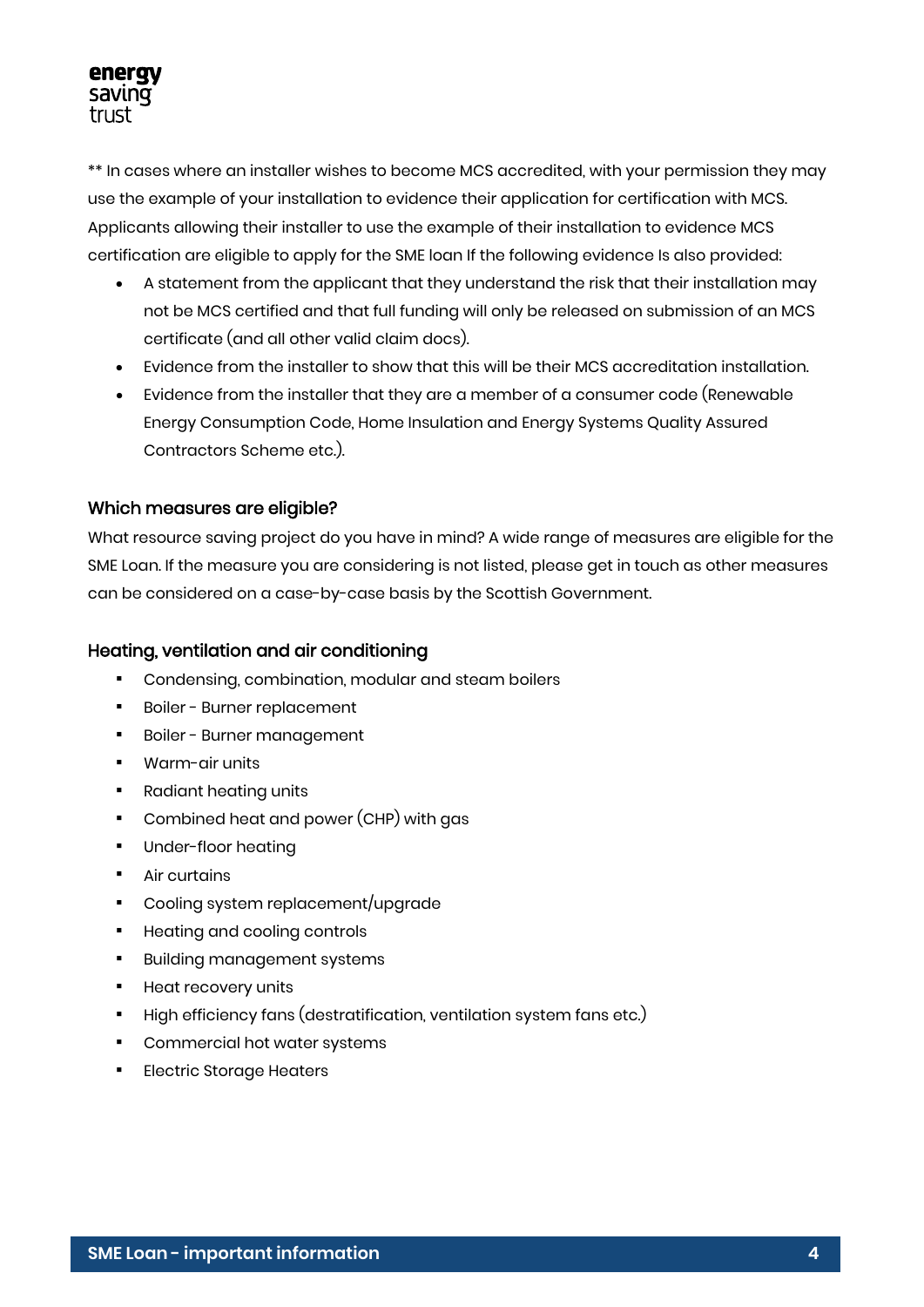#### energy saving trust

#### Building fabric

- Cavity wall insulation
- **•** Loft insulation
- **Figst roof insulation**
- **Internal wall insulation**
- **External wall insulation**
- **•** Draught proofing
- **FIGOT insulation**
- **•** Heating system insulation (cylinder, pipes etc.)
- **High performance external and internal doors**
- **High performance window coverings**
- **•** Double glazing
- **Secondary glazing**

#### Renewables

- **Solar PV**
- **•** Wind turbine
- **Micro-hydro system**
- **•** Solar Thermal
- **Biomass boiler**
- **Biomass room heaters (with radiators)**
- Air source heat pump
- Water source heat pump
- **•** Ground source heat pump
- **Combined heat and power with Biomass**
- **Anaerobic digestion**

#### Other equipment

- **Measuring, monitoring and control equipment**
- **Lighting systems, fitting and controls**
- **•** Voltage optimisation
- Variable speed drives
- **Energy efficient motors and controls**
- **Air compressors**
- **•** Commercial cooking and baking equipment
- Commercial cleaning equipment e.g. washing machines, dryers, dishwashers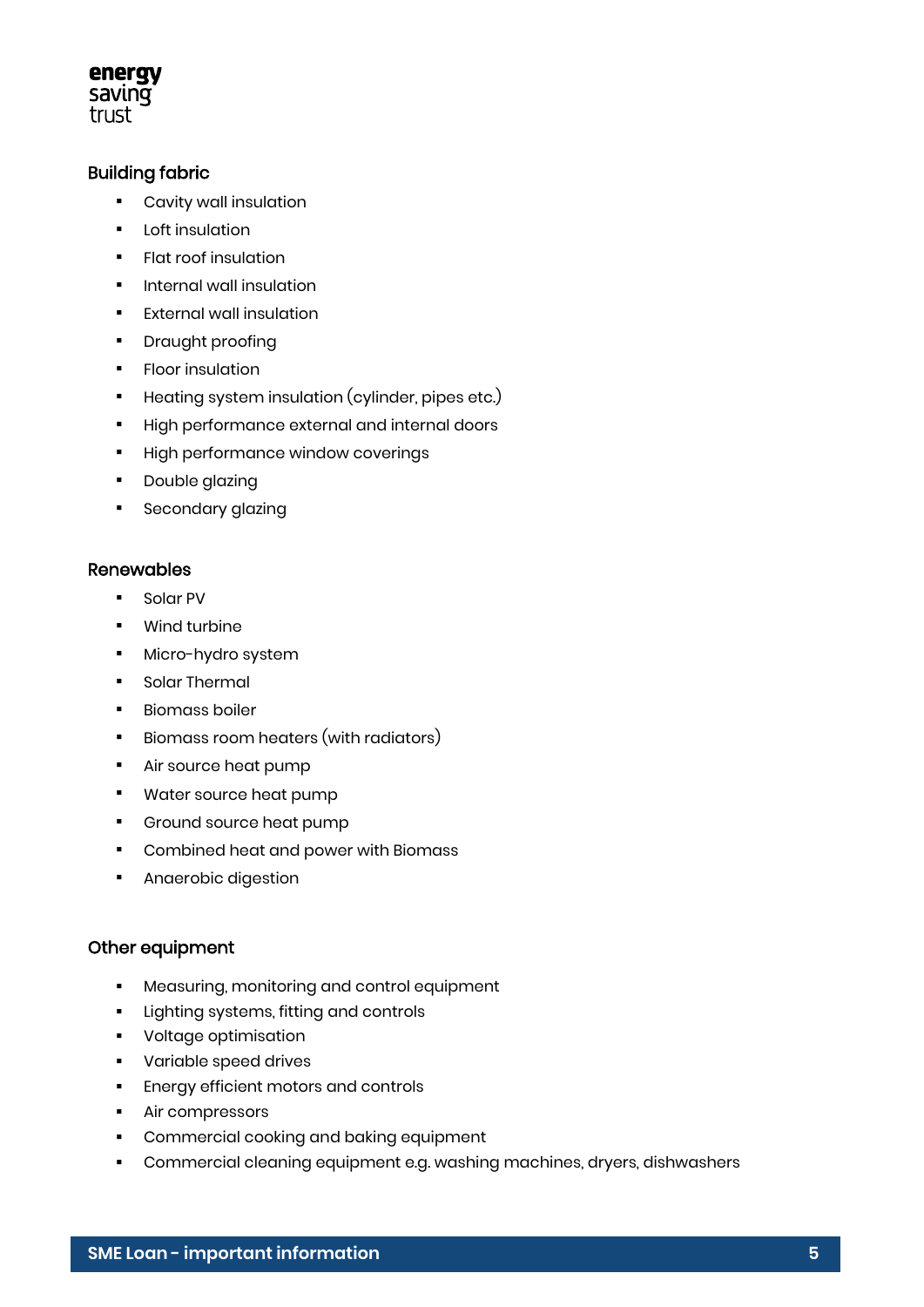

- Commercial fridge and freezer units
- **Multi-glazed refrigeration doors/covers**
- **High efficiency hand dryers**
- **IT** equipment
- **Swimming pool covers**

#### Are there any measures which are not eligible for funding?

Measures that result in no carbon savings, or result in carbon increases, are ineligible for funding.

If the technology you wish to install has a payback of more than 20 years, it will not be eligible for funding. Similarly, if the payback period appears as a negative number, then the proposed measure would result in a cost increase when compared to the current measure and so it would be ineligible for funding.

If an organisation applies for a package of linked measures which have a payback of less than 20 years (but where a measure(s) has a payback > 20 years) then it will be eligible. For example, an organisation could apply for funding to install insulation with a 25-year payback and a new heating system with a 6-year payback, where the combined investment has a payback of less than 20 years.

Linked measures with a combined payback period of less than 20 years will receive the full amount of funding for all measures. Linked measures should be dependent on each other, for example heating and insulation or lighting and lightning controls.

Oil and LPG heating systems are ineligible for funding. The Scottish Government has ambitious climate change targets and wants to reduce carbon emissions from Scottish businesses. Oil and LPG boilers produce more carbon emissions than alternative heating systems, so the Scottish Government grants and interest free loans can no longer be used for those heating systems.

In addition, applications from businesses looking to sell heat or energy to third parties - other businesses or domestic properties - would not be eligible for funding. The SME Loan was not set up to cover this type of activity and as such the administrator has no mechanisms in place to confirm that the proposed energy supplier is suitably trained or experienced to ensure a secure and reasonably priced service. Applicants with these type of projects in mind should consider the current **District Heating Loan** available from Energy Saving Trust.

#### What's the interest rate?

All loans are interest-free. The repayment term for all loans is 8 years.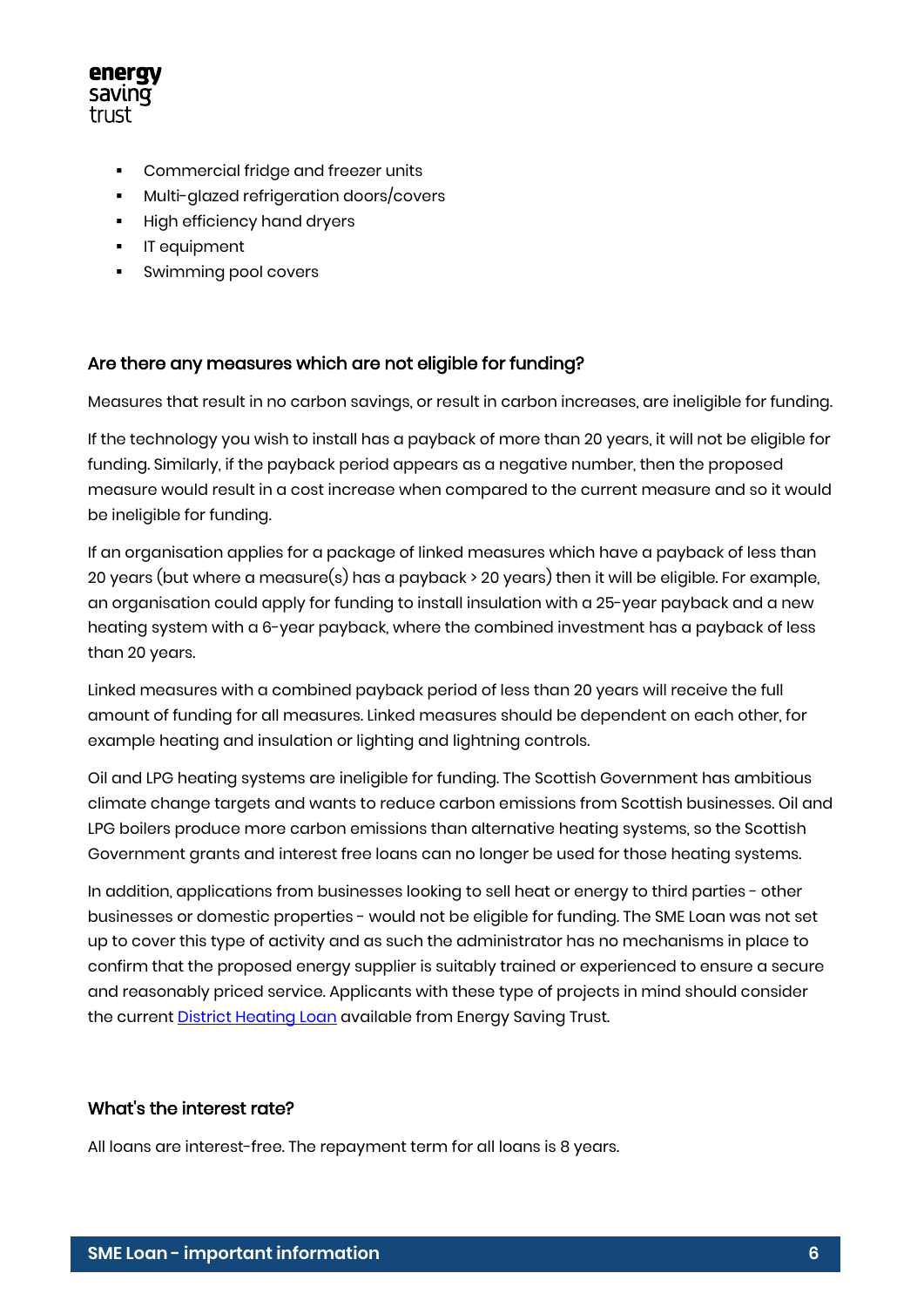

#### Can the SME Loan be used with other finance?

Applicants are actively encouraged to identify all finance options available to them including match funding/co-funding opportunities with the SME Loan.

#### Can I apply for both the SME loan and the Smart Export Guarantee?

Applicants can apply for both the SME loan and the Smart Export Guarantee (SEG). Any loans for measures which are benefiting from the SEG will not attract interest.

SEG is an obligation set by the government for licensed energy suppliers to offer a tariff and make payment to small-scale low-carbon generators for electricity exported to the National Grid, providing certain criteria are met.

#### Is the SME Loan considered to be aid under the EU-UK Trade and Cooperation Agreement\*?

Only the forgone interest of a loan is considered as aid.

For example, for an interest-free loan of £10,000 paid back over 8 years the aid would be £2,153.52 in forgone interest (based on a compound interest rate of 5%). Further information on aid can be found on the Scottish Government website.

\*The previously known De Minimis State Aid regulations are now replaced with the provisions in Article 3.2(4) of Chapter 3 of Title XI of the EU-UK Trade and Cooperation Agreement (the "TCA").

#### How long will the application process take?

Applications are processed on a rolling basis all year round, subject to the overall availability of loan funds. The fund administrators reserve the right, in consultation with the Scottish Government, to suspend or reject preliminary assessments of applications on the basis that there are insufficient funds available in any financial year to provide loans to all applicants.

Once the application is submitted to the fund administrators, providing they have all the information they require, and the loan is signed by an authorised signatory, they aim to make a decision within 10 working days.

If any additional information is required, the application process may take longer than 10 working days to process.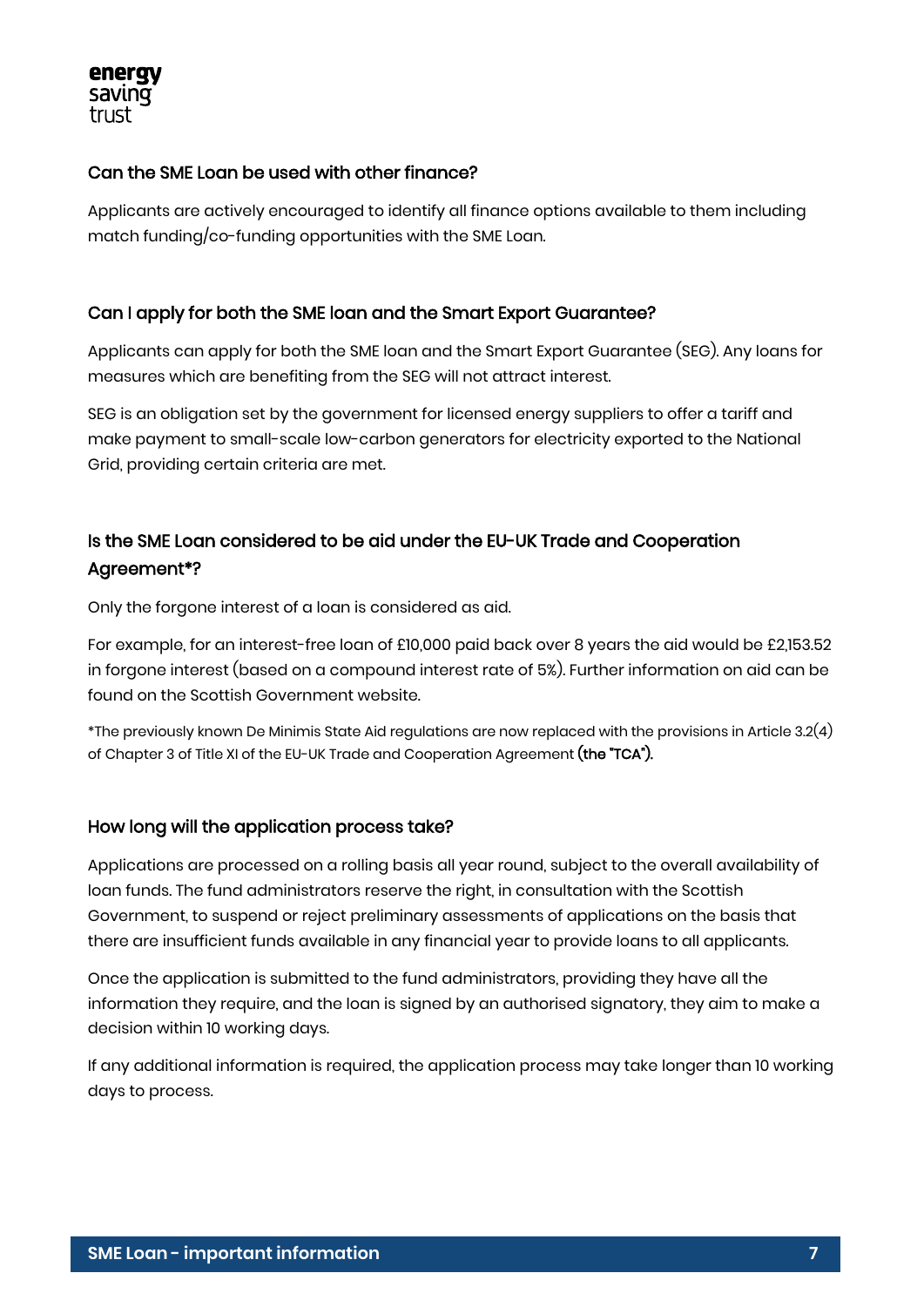

#### Who can sign the application form?

The person signing the form must be authorised by the business to enter into a loan agreement on behalf of the business. The person signing this form will be also required to sign all future loan documents. For limited companies this should be a person listed on Companies House for the business.

#### Who are the fund administrators?

Energy Saving Trust administers the scheme and are responsible for processing and assessing loan applications including undertaking the credit check. Applicants will deal with Energy Saving Trust for the loan assessment, offer and payment.

#### Why is a credit check required?

The SME Loan is financed by the Scottish Government with public funds and is unsecured. It is therefore essential that the fund administrator, Energy Saving Trust, is lending money to organisations that are in a robust financial position and able to support ongoing loan repayments.

Energy Saving Trust is also authorised and regulated by the Financial Conduct Authority and as such, have a duty to lend responsibly. A credit check gives an indication of an organisation or individual's financial position and their credit history, allowing us to gauge the level of risk that would be incurred as a lender. They will therefore also carry out affordability checks in certain situations to assess the impact of repayments.

#### I want to check my credit rating before I apply – how can I do this?

There are several credit reference agencies that can be used to check your business' credit rating. If your business is set up as a sole trader or partnership, then the credit check will be done on an individual, so it is important you are aware of your personal credit rating.

If you have concerns regarding the credit assessment, we are happy to discuss this further and, if possible, undertake a credit review at an earlier point than we may normally do.

If an initial credit check is unsuccessful then we will look to offer a route of appeal and allow for additional information to be submitted, such as company accounts.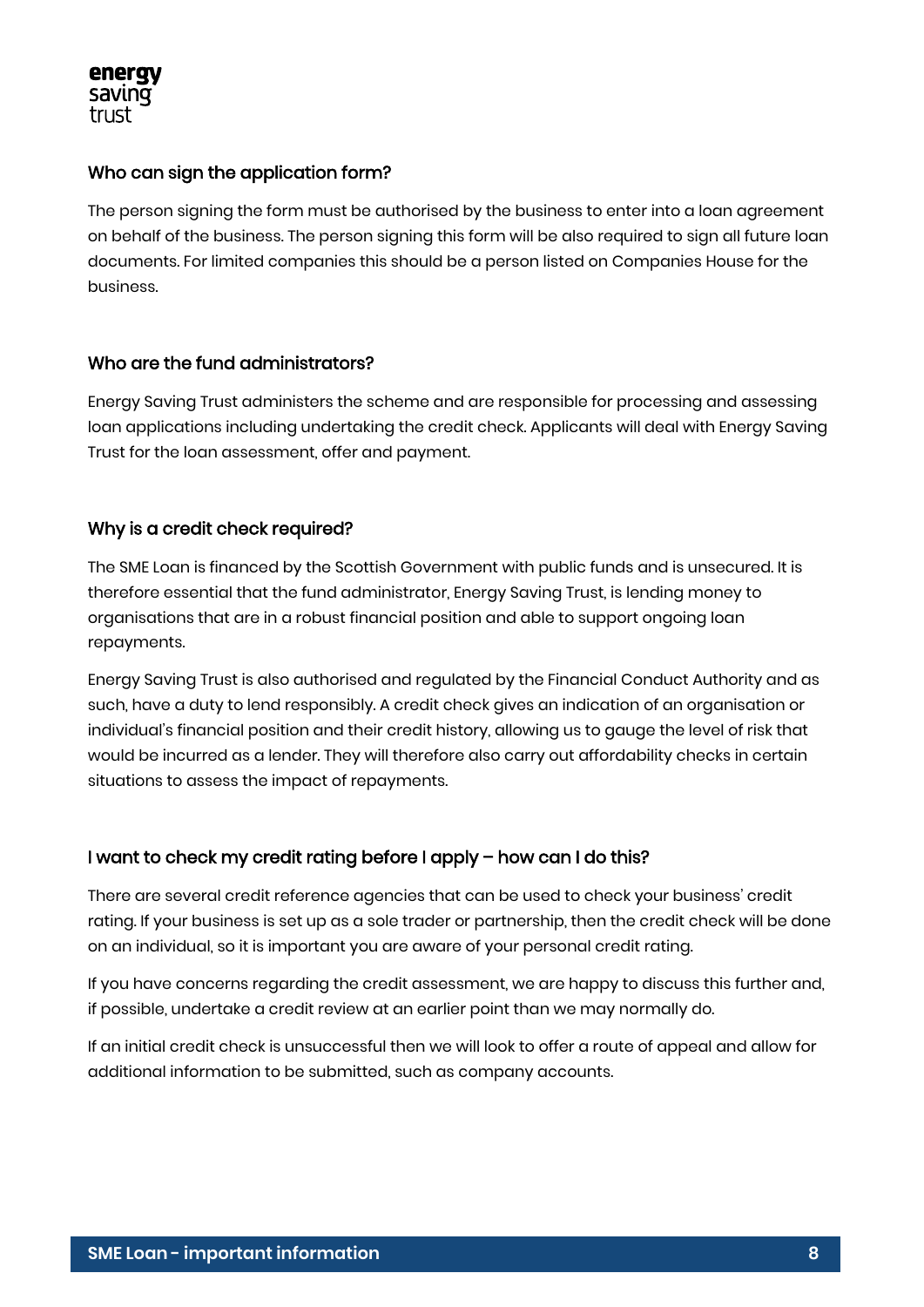

#### When will I receive the loan?

The agreed loan amount will be released after the measure/s have been installed and, if required, a site inspection by a qualified advisor has been undertaken.

Up to 25% of the offered loan amount can be requested as a drawdown payment. To access this upfront payment the supplier quote, or partial invoice must contain the request for an early payment. The (up to 25%) drawdown payment is not processed automatically when the loan is offered but can be requested in the next stage of the process - the claim stage.

#### Who should I contact if I have a query about an existing application?

If you have an outstanding application and wish to contact a member of the loans team on matters relating to the application email SMELoans@est.org.uk or call 0808 108 9414.

For new applications please contact Zero Waste Scotland's Energy Efficiency Business Support Service on 0808 808 2268.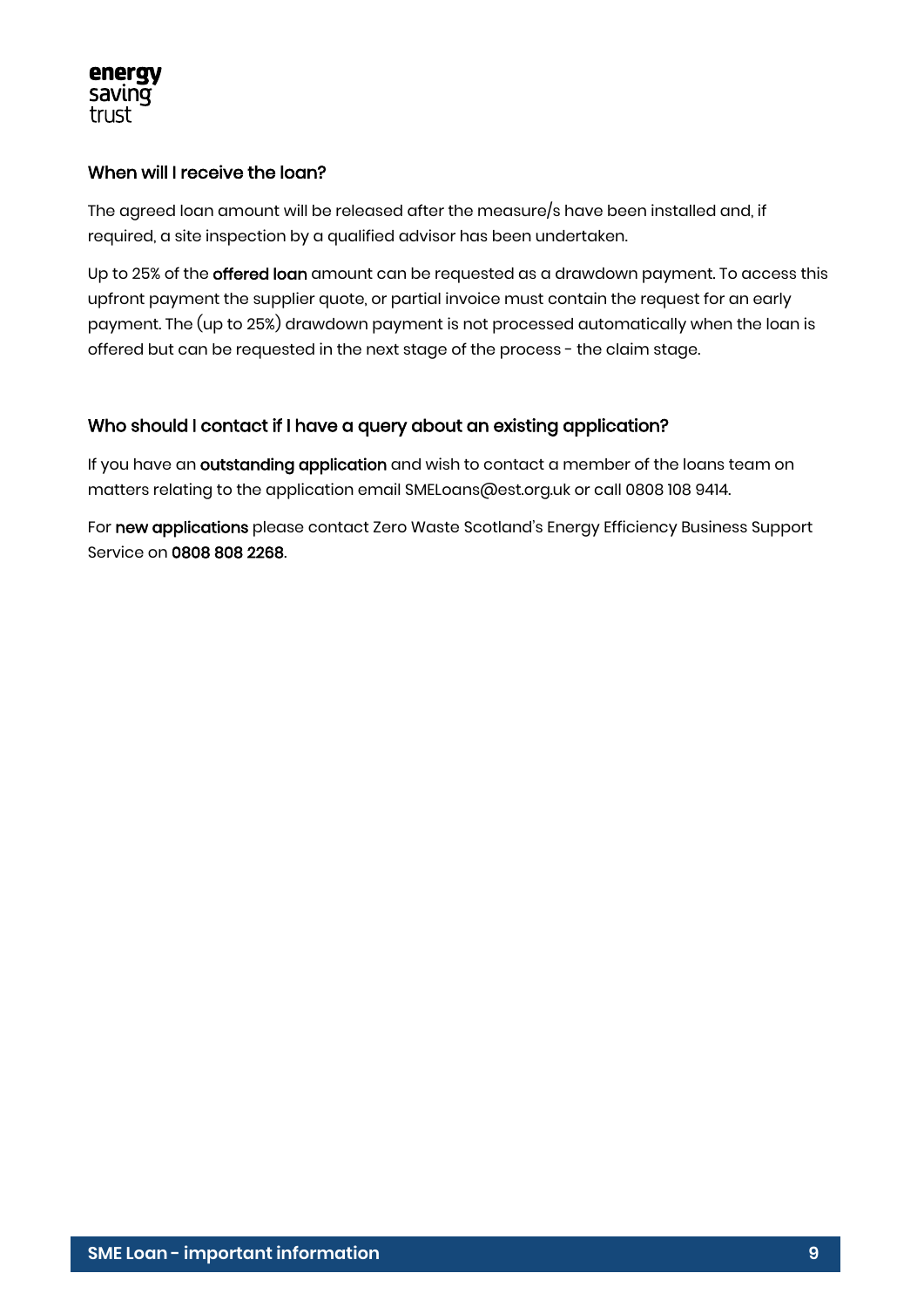## SME Loan Fund cashback offer

Commencing October 2018, the cashback offer is only available while funds last, and from 28 October 2020 includes certain renewable technologies.

#### How can I apply for the cashback offer?

The only way to apply for the loan and cashback is by contacting Zero Waste Scotland's Energy Efficiency Business Support Service helpline on 0808 808 2268 or completing the online [registration form.](https://energy.zerowastescotland.org.uk/SMELoan) 

If you are contacted about the loan by a third party and have concerns about their authenticity, please call Zero Waste Scotland's Energy Efficiency Business Support Service helpline who will be able to advise you.

Cashback is awarded based on the total value of eligible measures applied for within your loan application.

Allocated on a first come, first served basis and subject to availability, cashback grant funding can be awarded as per below:

- 30% of eligible costs up to a maximum of £10,000 can be claimed by qualifying applicant for energy efficiency measures (see list of measures on page 8 of the application form).
- 75% of eligible costs up to a maximum of £10,000 can be claimed by qualifying applicant for air/ground/water source heat pumps, biomass boilers, or solar thermal renewable technologies.
- A maximum of £20,000 cashback can be awarded to a single business for eligible technologies and across all their SME applications (previous or current).

#### I am planning to make more than one loan application – will I receive cashback for each application?

An organisation can make multiple applications but up to the total cashback value of £20,000.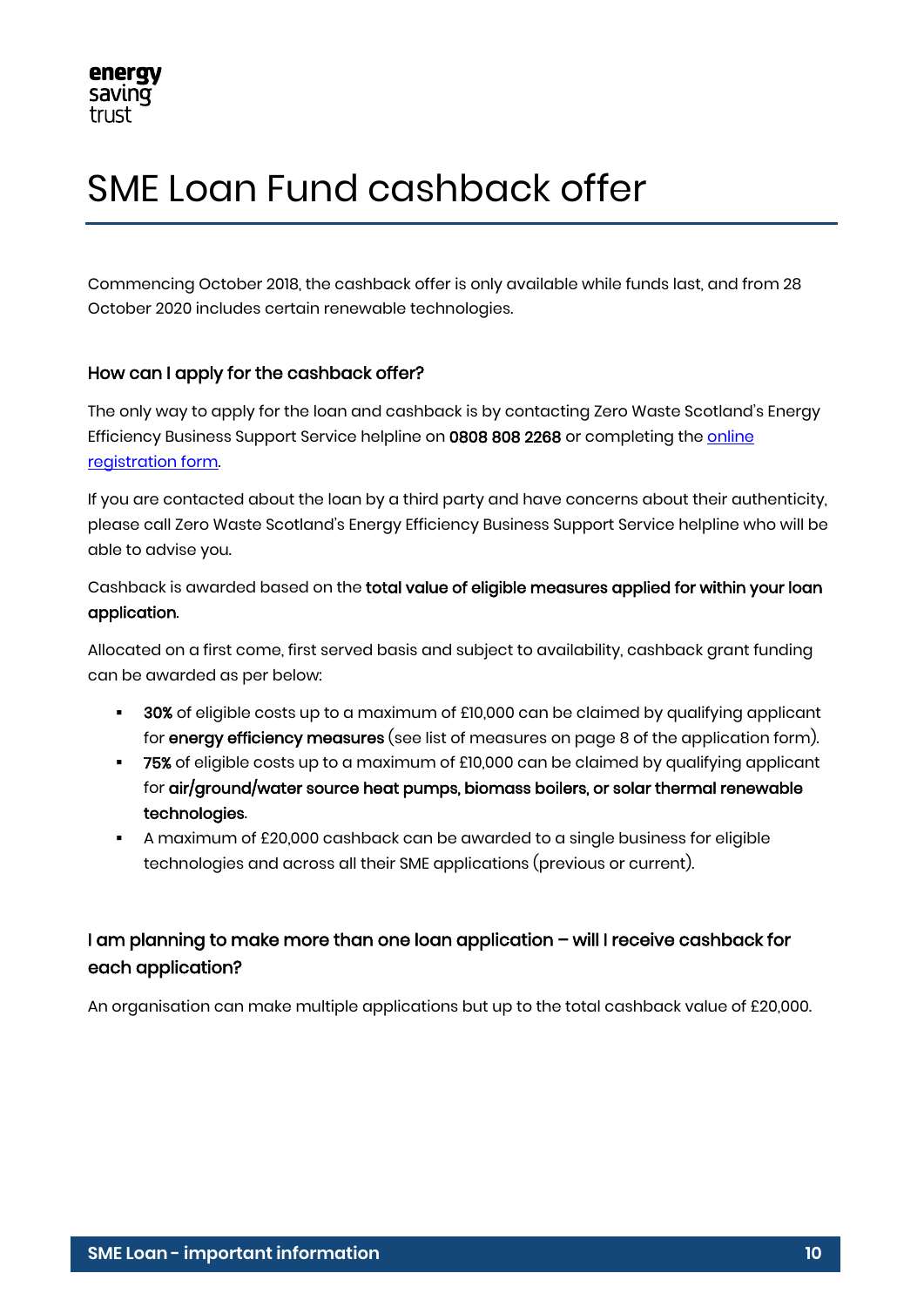#### energy saving trust

#### I previously applied for cashback – can I apply again?

The maximum cashback value for an organisation is £10,000 for energy efficiency measure(s) and £10,000 for renewable technologies. If your previous application was for e.g. £2,000 cashback you may apply again for the remaining £8,000 for further energy efficiency measure(s). Additionally, you can now receive 75% up to £10,000 for certain renewable technologies.

#### Can I just apply for the grant?

No, the grant element can only be accessed when you receive an SME Loan.

#### When will I receive the cashback?

The cashback element will be paid to you (along with the loan) after the measure(s)have been installed and evidence has been provided/a site inspection by a qualified advisor has been undertaken.

#### I have been offered a loan but have yet to draw down any money, will I still be eligible to receive cashback?

Yes, providing you have not commenced your installation, cashback will be paid to you (along with the loan) after the measure(s) have been installed and evidence has been provided/a site inspection by a qualified advisor has been undertaken.

#### I already have a loan; can I apply for a second one to fund another project and claim cashback?

Yes, assuming all other eligibility criteria are met, you would be able to apply for a second loan up to a maximum funding amount of £100,000 across the loans/grants, i.e. if you have a remaining budget of £20,000 on the first loan, the maximum you could apply for would be £80,000 which could be awarded as a £60,000 loan plus £20,000 cashback.

#### I am planning to match-fund my project with other Scottish Government grant funding – am I still eligible to claim cashback?

No, cashback is not available where other Scottish Government grant funding is being accessed. This includes current grants available from Zero Waste Scotland.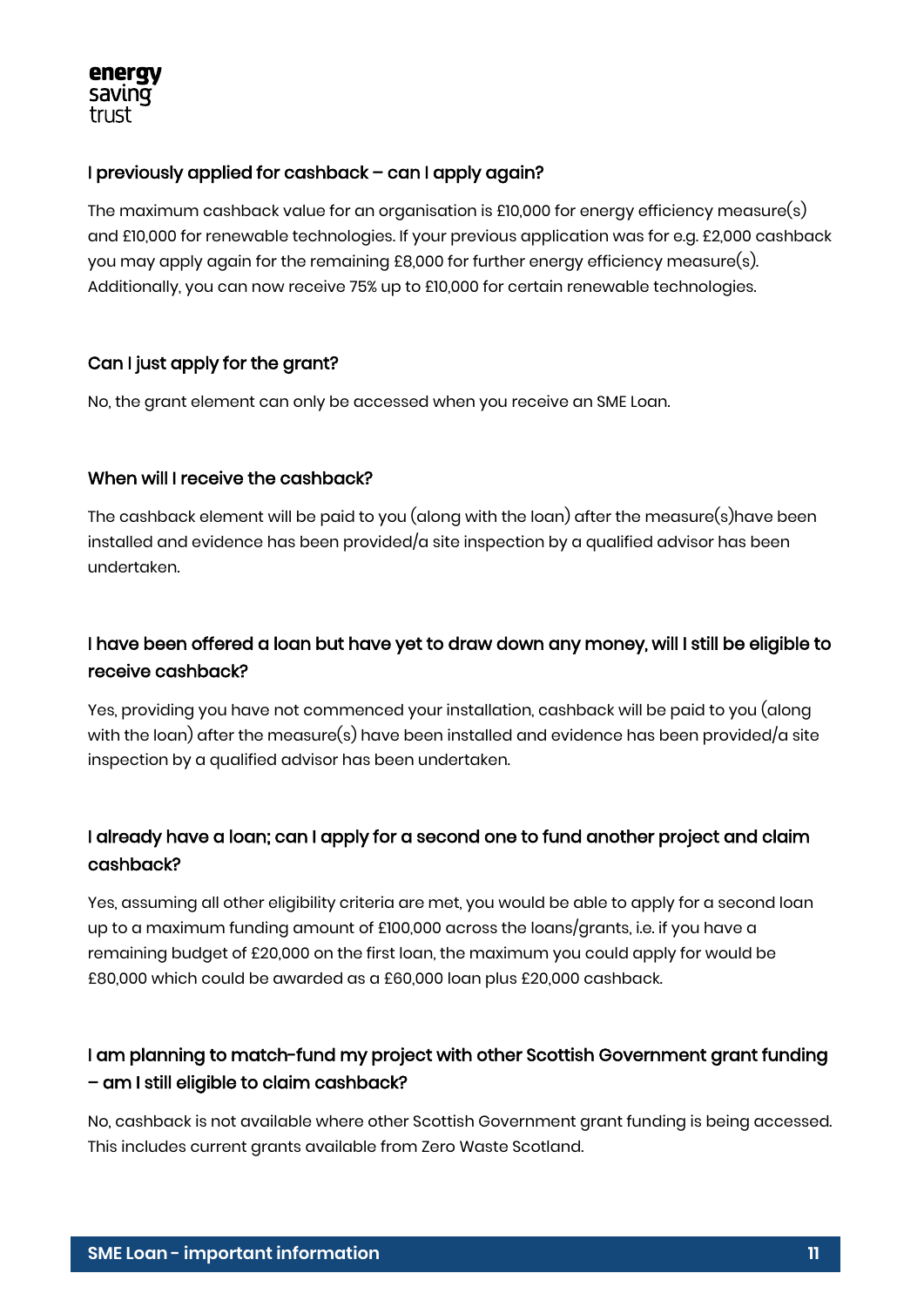#### Is the cashback element of the SME Loan fund counted towards aid under the EU-UK Trade and Cooperation Agreement?

Yes, the cashback counts towards your Special Drawing Rights. For example, a £10,000 loan could attract cashback of £3,000 which would count toward your allocation in addition to the interest foregone.

#### Are there any measures which are not eligible for the cashback offer?

Yes, certain renewable technologies are not eligible for the cashback offer. These are: solar photovoltaic, wind turbines, micro-hydro systems, biomass room heaters (with radiators), combined heat and power with biomass, anaerobic digestion. The renewable technologies eligible for SME loan funding are listed in the Eligible Technologies list on page 3 and 4.

Acceptance of cashback offer disqualifies customers from also applying for and receiving the Renewable Heat Incentive (RHI) on renewable heat measures as only one funding can be accessed per renewable heat installation. Customers are however able to forgo this cashback offer in favour of applying for the RHI funding – by indicating this on their future application form – depending on which initiative suits best the customer business' needs.

Cashback funding will not be available to organisations:

- located in an off-gas area looking to upgrade their heating system with a more efficient conventional heating system (electric boilers) if their qualifying report recommends a renewable heating system;
- **for energy storage systems (batteries);**
- for gas heating systems; and
- **for gas connections**